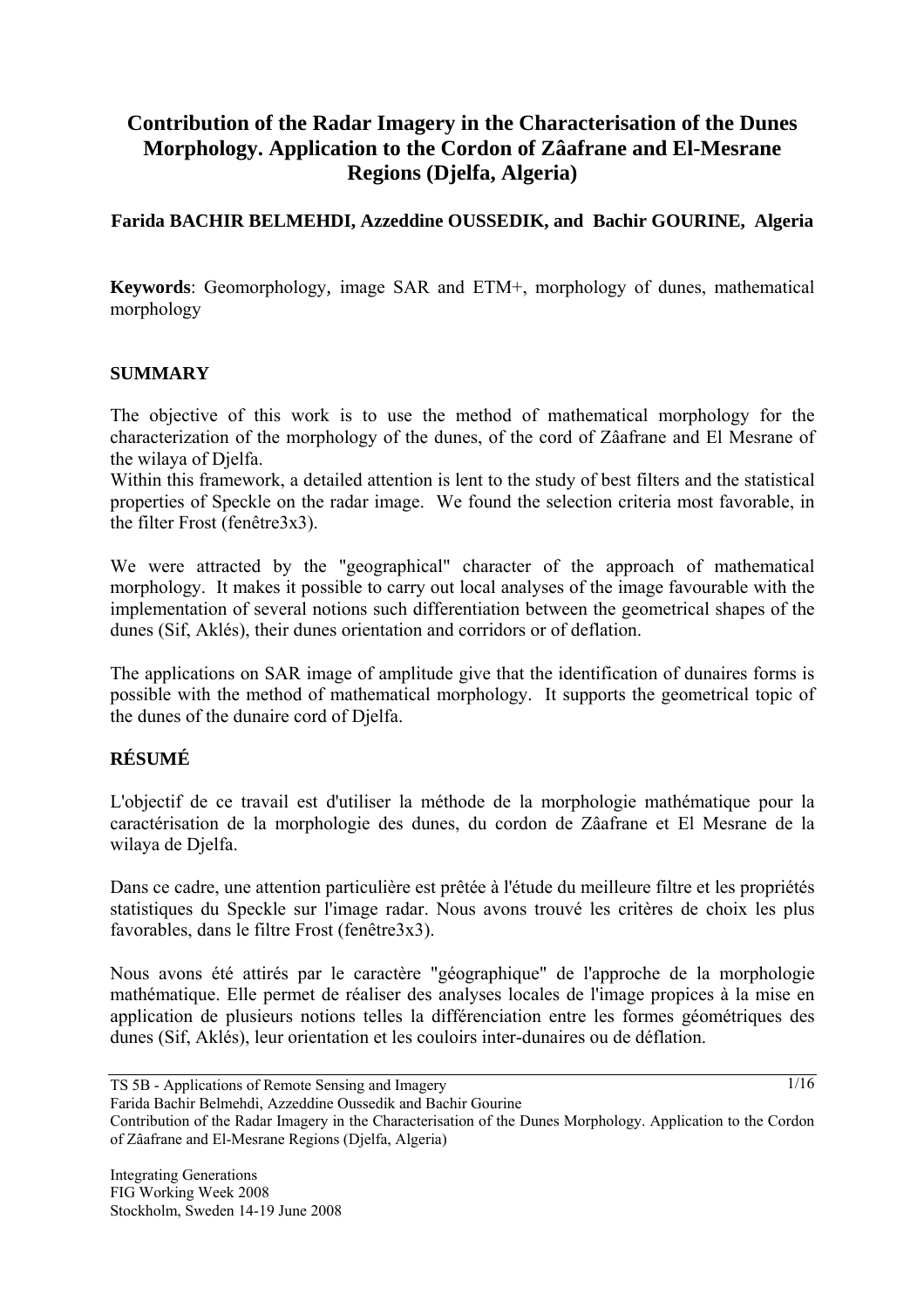Les applications sur l'image SAR d'amplitude donnent que l'identification des formes dunaires est possible avec la méthode de la morphologie mathématique. Elle favorise le thème géométrique des dunes du cordon dunaire de Djelfa.

**Mots-clés :** géomorphologie, image SAR et ETM+, morphologie des dunes, morphologie mathématique

TS 5B - Applications of Remote Sensing and Imagery Farida Bachir Belmehdi, Azzeddine Oussedik and Bachir Gourine Contribution of the Radar Imagery in the Characterisation of the Dunes Morphology. Application to the Cordon of Zâafrane and El-Mesrane Regions (Djelfa, Algeria)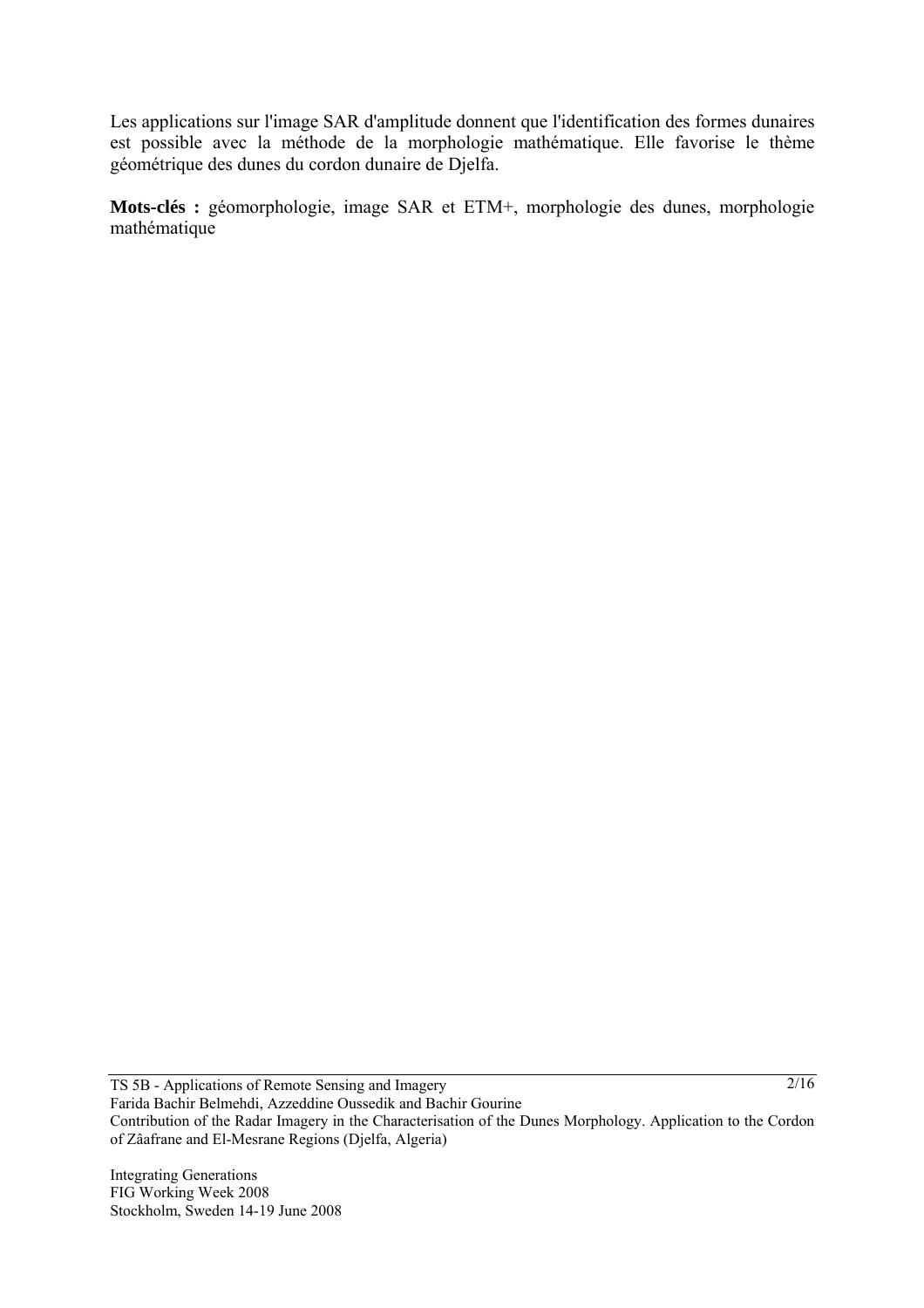# **Contribution of the Radar Imagery in the Characterisation of the Dunes Morphology. Application to the Cordon of Zâafrane and El-Mesrane Regions (Djelfa, Algeria)**

# **Farida BACHIR BELMEHDI, Azzeddine OUSSEDIK, and Bachir GOURINE, Algeria**

# **1. INTRODUCTION**

Between the typical Mediterranean landscapes of Tell and the Saharan desert, the Algerian steppes occupy a quite particular hinge position. In these areas, the climate is austere, very hot in summer, often very cold in winter, supporting a chronic dryness.

In this work, we will use the teledetection, which plays an important role for the characterization of surface properties. The most used bands are those of the microwaves. This band will be used by satellite ERS2, the data are dated from the 19/06/2000.

In order to characterize the morphology of the dunes occupying the dunaire cord of Djelfa "the zone of Zâafrane and El Mesrane", we use new morphological methods allowing to extract morphological characteristics from the dunes shown in the radar image (ERS2). This consists on differentiating the forms according to geometrical properties' from the radar image, by the mathematical morphology method.

#### **1.1 Characteristic of the Study Zone**

Between Zahrez and the Saharian Atlas, the dunaire cord is intercalated with an extension in a direction from South-west to North including two wilayas (Djelfa and Me sila). Its lenght is about 250 km , from Oued Touil to Djebels in the East Zahrez Chergui, and approximatively of 3 to 5 km width **[1]**. Active dunes , of rather badly defined forms, reach sometimes the 20 meters height. The dunes shape depends on dominant winds. Sandy dunes can sometimes be found lengthened on many hundred kilometres; tangent with an obstacle wake. During storms, sand migrates along the dune, parallel to the building which lengthens according to its own direction (Mainguet, 1983). The profile is formed by two running sand slopes strongly inclined, being cut again in an active peak.

Initially composed of small insulated solid dunaires masses , the dunaire cord becomes slowly continuous and hardly passable. The less high dunes relatively allow the installation of a psammophile vegetation (Tamarix, sp. Phragmites communis, Aristida pungens) **[2]**.

3/16 We've chosen for our study the area of Zâafrane and El Mesrane. This zone is part of the of Algiers southern steppe (300Km in the south of Algiers), in the basin of Zahrez Gharbi which is a semi-arid zone limited between longitude 2°50 ' to 3°05 ' Est and the latitude of 34° 45 ' to 34°55' 12 North. It is limited to the North by Zahrez El Gharbi and to the south by a

TS 5B - Applications of Remote Sensing and Imagery

Farida Bachir Belmehdi, Azzeddine Oussedik and Bachir Gourine

Contribution of the Radar Imagery in the Characterisation of the Dunes Morphology. Application to the Cordon of Zâafrane and El-Mesrane Regions (Djelfa, Algeria)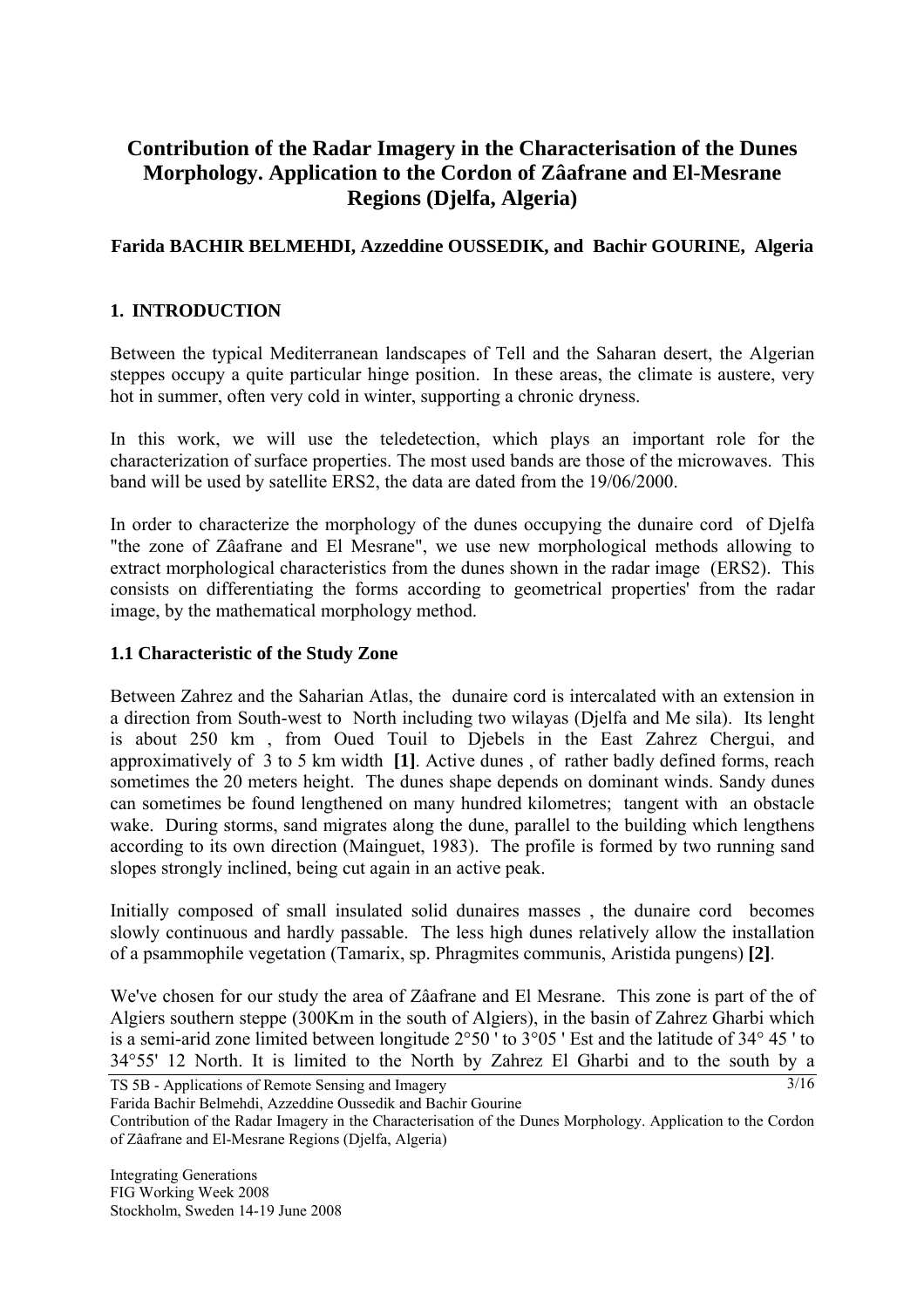mountainous system of Djebel Sahari (cf Fig.1). Dunes invasion is considered as the major danger due to the wind effect; it is essential to know their dynamic in order to be able to quantify different types of represented danger. To make the answer clearer, we suggest a classification of dunes according to different parameters' which manage their dynamic **[3]**:

- − *Trapping dunes of the wind particles by a plant:*
- − · Nebkas and rebdous;
- − *Intermediate dunes between transport and deposit:*
- Linear dunes (sifs),
- − · Barkhanes and buildings barkhanic.
- − *Dunes of deposit:*
- − · crossed buildings: barkhnic chains and transverse chains, when sand is available in abundance.
- − · Pyramidal dunes (ghourds),
- *Dunes of erosion:* longitudinal dunes and parabolic dunes.

# **2. WORK METHODOLOGY**

Among the numerous methods allowing to carry out the functions of simplification and extraction starting from the images on the level of grey; methods of mathematical morphology **[4]** seem particularly adapted in our study: They enable us to gradually structure the image according to relevant morphological criteria's (Mering and Jaqueminet, 1987 **[5]**)**.**

Our objective is to delimit starting from an image in colour of grey and another binary, entities of forms thematically significant. Thus, this approach can be comparable with a computer-assisted photo-interpretation.

The dunaire cord of Djelfa has a continuous cover organized in alignments of large domes separated by corridors where deflation dominates: The homogeneity of the substrate makes a spectral approach difficult. An automatic cartography of domes and surfaces of deflation will be carried out starting from the methods of mathematical morphology by developing a sequence of operations.

The filtered radar image will be treated in colour of grey to homogenize the various surfaces then binarized after contours will be smoothed.

The determination of the classification of dunaires forms is obtained starting from the work already completed on scenes SPOT (051-280) on the 30/06/88 and their evolution to the 23/06/98 in collaboration with field work.

Because of the very different nature of these images, the problems to be solved are, in a first stage, the filtering of the radar image infected by a multiplicative noise called "*speckle*", secondly, the application of mathematical morphology **[6]** and **[7]**.

TS 5B - Applications of Remote Sensing and Imagery

Farida Bachir Belmehdi, Azzeddine Oussedik and Bachir Gourine

Contribution of the Radar Imagery in the Characterisation of the Dunes Morphology. Application to the Cordon of Zâafrane and El-Mesrane Regions (Djelfa, Algeria)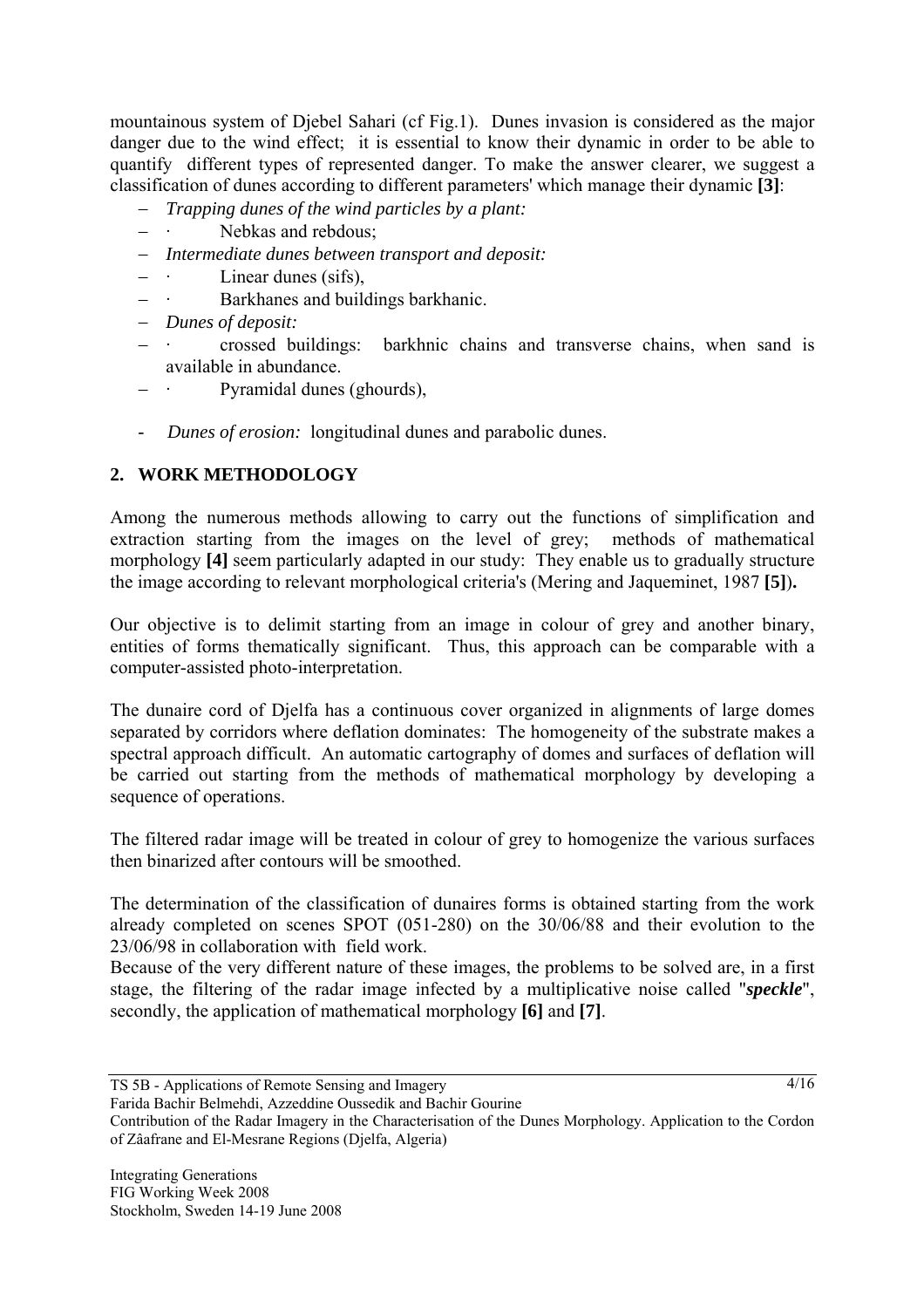# **3. MATHEMATICAL MORPHOLOGY METHOD**

#### **3.1 Choice of the image of treatment**

In order to differentiate the great forms of the dunes we used the image SAR which is characterized by the space resolution 12.5X12.5m. It is treated by the adaptive filter Frost (window 3x3 only one iteration) in order to minimize the speckle. This SAR image generally shows dispersed sets, lengthened with different texture. Our methodology of treatment aims at individualizing each one of these sets **[ 8 ]**.

Aklés occupying domes of the cord are of very small dimensions. Their lit faces with high spectral answer never constitute one element of the pixel of the image Landsat ETM+ (30X30m), which always comprises elements in the shade. With a such resolution dunes forms cannot be differentiated. A reduction of its from results with the opposition between the surfaces from aklés and the surfaces of deflation making treatments used ineffective.

Therefore, the resolution of SAR image as its mode of sight catch are the essential factors to support the detection of different dunaire forms on the cord and the plane zones surrounding the dome.

#### **3.2 Principle of the Morphological Filters used on SAR Images in Grey Levels**

 The morphological transformations on SAR image are generalized in levels of grey as the following way: A function  $f(x)$  is considered.

For each point it is necessary to associate an element structuring B In the field defined by B around  $X$ ,  $f(x)$  has a higher value and a lower value.

To build the function *eroded* by an element structuring B, it is enough to allot in each point of the field B  $_X$  (*i.e* the element B centered as in point X) the value lower than takes f(x) in this field **[9]**.

$$
E^{B} f(x) = \inf \{ f(u) : u \in B_{x} \}
$$

In the same way, to build the function *dilated* by an element structuring B, it is enough to allot in each point of the Bx field the value higher than takes f(x) in this field **[9]**.

$$
D^{\mathrm{B}} f(x) = \sup \{ f(u) : u \in B_{x} \}
$$

If a graph is compared to a relief, one will say that *erosion* reduces the "peaks" and widens the "valleys", whereas *dilation* thickens the "peaks" and roof the "valleys". *The opening* Bfr and *closing* morphological Bfrs of a function F will be defined in the same way, by analogy with ensemblists transformations **[9]**.

$$
f_B(x) = D^B(E^B f(x))
$$
  

$$
f^B(x) = E^B(D^B f(x))
$$

These transformations modify the image at the level of grey only in certain points:*the opening*  shaves the sharp-edged peaks and *closing* fills the narrow valleys of the relief.

TS 5B - Applications of Remote Sensing and Imagery

Contribution of the Radar Imagery in the Characterisation of the Dunes Morphology. Application to the Cordon of Zâafrane and El-Mesrane Regions (Djelfa, Algeria)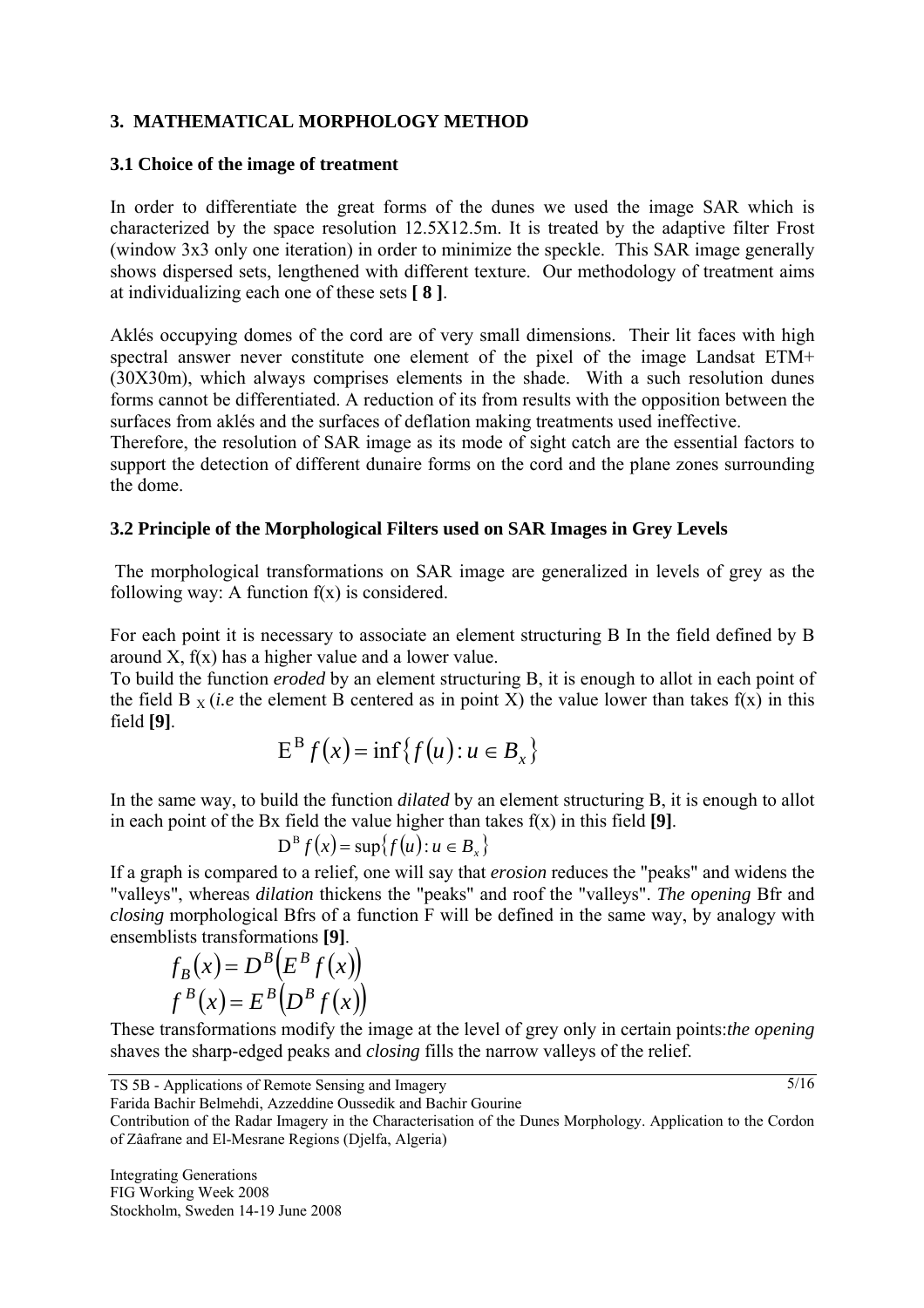The properties of these transformations will be used to define morphological filters such as *the top hats*.

- − · The hydrographic network is distinguished by a dark colour and narrow ,and for the troughs, the dark zones are broader with the transformation *hat high form* (cf Fig.2)*.*
- − · Alignments of the sifs highlighted with a widening of the dark zones by *a dilation* of size 1 (Cf. Fig.3).
- The hydrographic network is distinguished on the image by *an erosion* from size 1 as well as Aklés dispersed on the cord and the glacis (cf Fig.4).
- Delimitation of the various dunaire sectors of the dunaire cord by *an opening* of size 1  $(cf$  Fig. 5).
- − The zones of deflations or the corridors between the dunes are highlighted by *a closing* of size 1 (cf Fig.6)

# **3.3 Analysis of Results**

On SAR image at levels of gray treated by the filter Frost **[ 10 ]**, the levels of grey sufficiently homogeneous and they are differentiated to make it possible to delimit the required sets:

- − The sectors of deflations are deduced from the delimitation of the pale zones which correspond to the pointed dunes. Their forms are sets complementary to the pointed dunes.
- − Aklés have a characteristic texture, consisting of the alternation of enlightened faces of sifs and darker surfaces.
- − This texture which not only allowed the description of large domes, but also, levels of grey of the sifs facing the sun which is very high. Their detection is possible by the application of a transformation *top hat* from an opening of size 1 (cf fig. n° 2).
- − Clear zones surrounded by dark zones are the tops of dunes and their slopes. A dilation highlights dark zones which are the troughs. The resulting unit is larger than the sectors which really exist in the field.

# **3.4 Principle of the Morphological Transformations Used on Binary SAR Image**

On the radar image, we have to detect one or more forms on the bottom we apply a simple method using in an exclusive way of radiometric information.

The threshold makes it possible to extract "a category of objects" in the form of a binary image which we can simplify contours. On the radar image already filtered, the only values of the pixels after threshold are 0 and 1 **[ 8 ]**.

The digital image analyzed in this study is a binary image which results from the threshold of SAR image in levels of grey.The purpose of this threshold is to obtain an image which corresponds only to the surfaces of deflations, another with the sifs of domes and another with aklés which occupy them. After an examination on screen we combined the three threshold images then we applied the filters of mathematical morphology.

TS 5B - Applications of Remote Sensing and Imagery

Farida Bachir Belmehdi, Azzeddine Oussedik and Bachir Gourine

Contribution of the Radar Imagery in the Characterisation of the Dunes Morphology. Application to the Cordon of Zâafrane and El-Mesrane Regions (Djelfa, Algeria)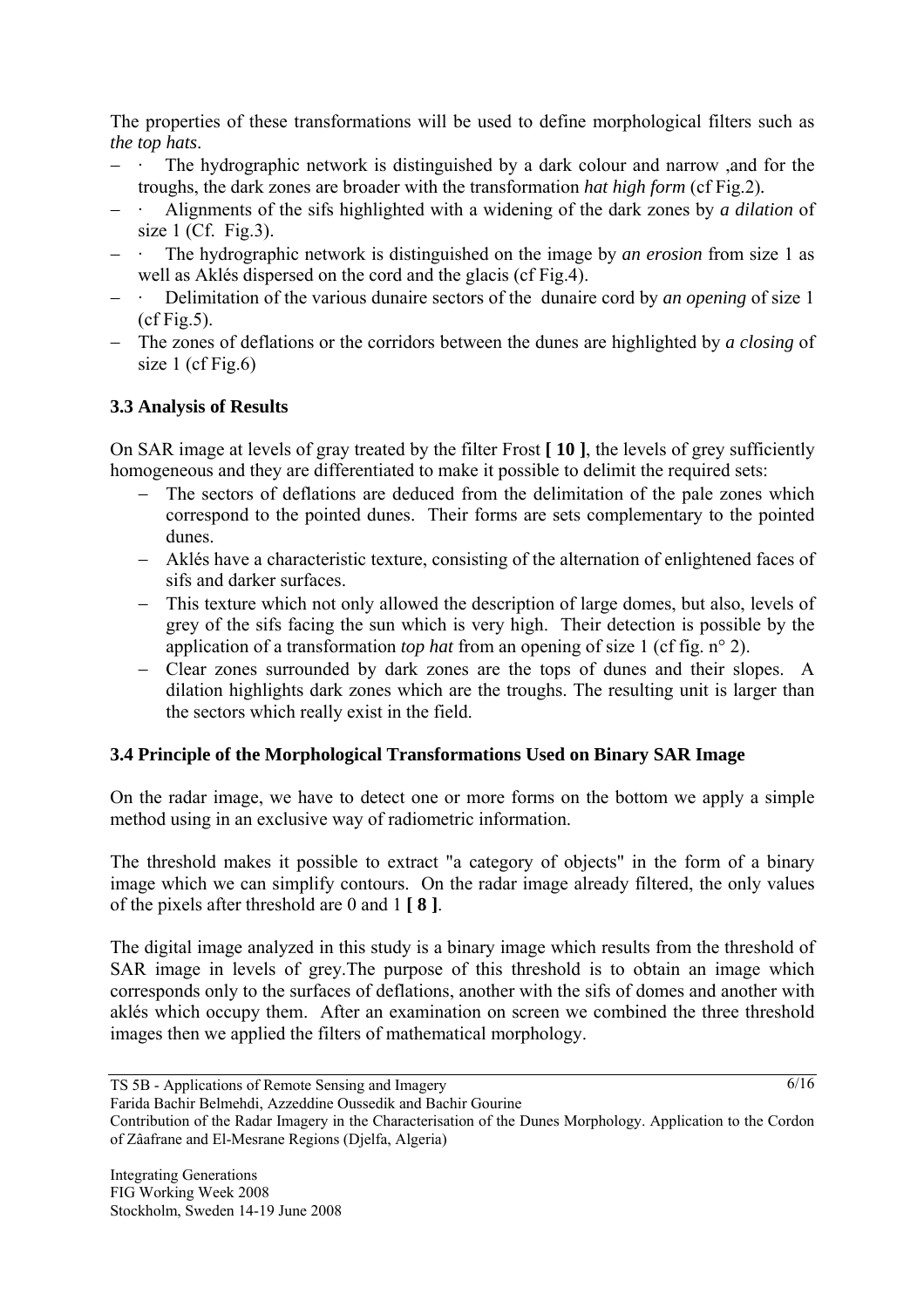Thus, the unit defined on an image corresponding to a single value of the threshold or a single class. Classes of threshold used are (cf fig. 7):

- − *· from 0 to 85:sectors of strong deflations and between dunes corridors (on the image in white).*
- − *· from 0 to 361:sectors of Sifs (on the image in blue).*
- − *· from 0 to 721:sectors of Aklé (on the image in black).*

# 3.4.1 Recall of the binary theory of transformation

In Mathematical Morphology, the definition is that of the set theory. The morphological analysis of a unit X is carried out via transformations ensemblists into all or nothing: $X$  $(X)$ 

These transformations operate using a structuring element (which will be called simple B) of geometry such as: the circle, the segment, the hexagon. B is moved so that its center *X*  occupies all the positions of Euclidean space. For each position, one checks if B and X check a certain type of relation ensemblist, this relation being expressed in term of union, intersection or inclusion. The result of this checking is expressed by a positive or negative answer, from where the name of transformation into all or nothing.

Transformations of the opening and closing make it possible to structure the image by simplifying contours of objects but without modifying in a significant way their geometry nor their size. However in certain cases, it is simply a question "of cleaning a unit", i.e. to eliminate the small related components while preserving contours completely from the largest related components **[ 8 ]**.

# 3.4.2 Element structuring on square and hexagonal grids

According to the image (matrix) and the convex element structuring, the transformation can be different because the origin from the image agrees to a grid. Therefore, one used the square grid (window 5x5), for the image processing radar.

## 3.4.3 Results on the binary image

The application of *dilation* allowed us to the identification of the between the dunes corridors and the dunaires buildings appearing in luminous distinct meshes(Cf well. Fig.8).

*Erosion*, implies the disappearance of the sifs on the dunaire cord and a good dispersion of aklés on the dome and the plane surface around this last which probably corresponds to the barkhanes. The filter of erosion highlights the limit of Zahrez as well as the waves of the hydrographic network (cf Fig.9).

TS 5B - Applications of Remote Sensing and Imagery

Contribution of the Radar Imagery in the Characterisation of the Dunes Morphology. Application to the Cordon of Zâafrane and El-Mesrane Regions (Djelfa, Algeria)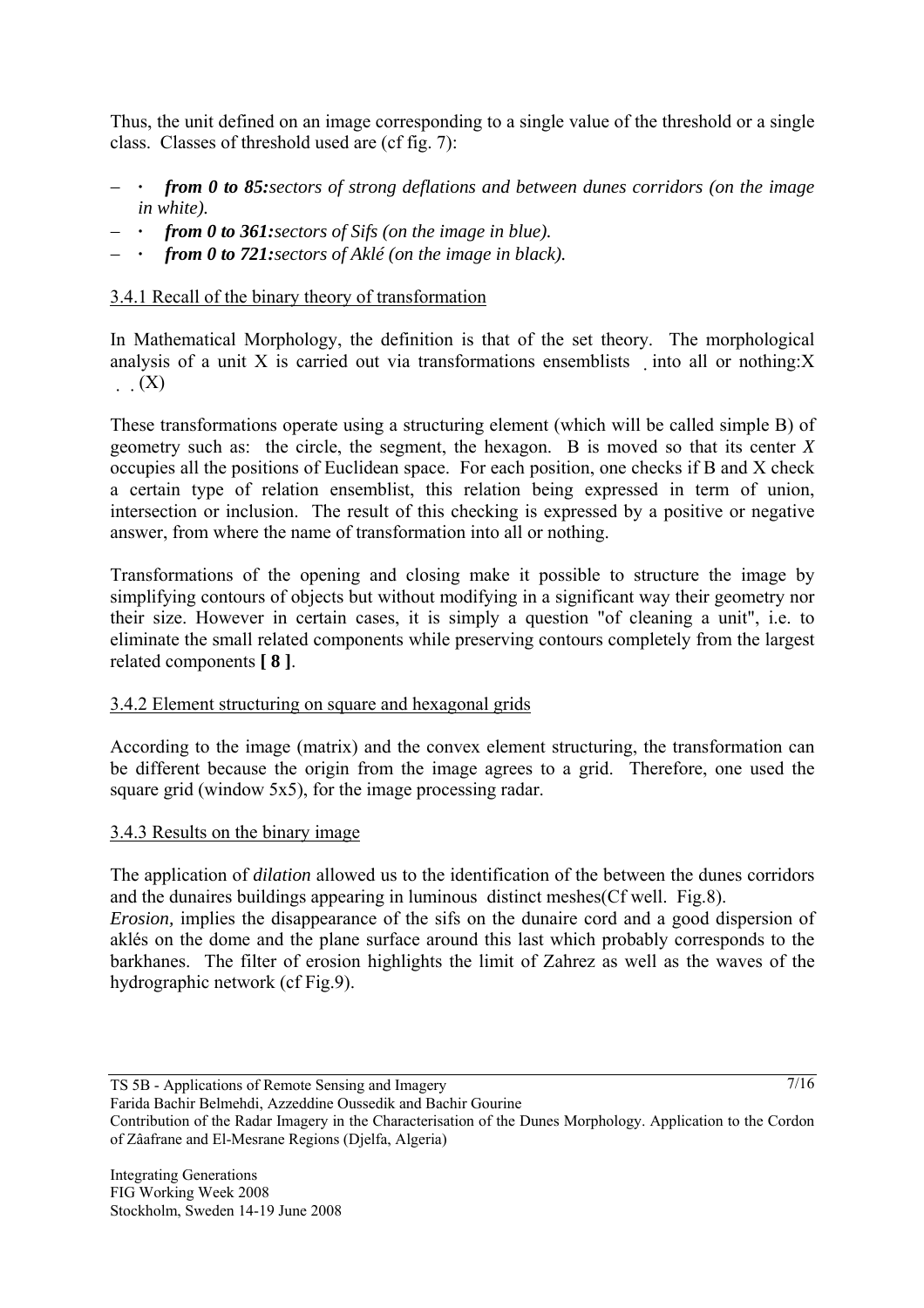By the execution of *a closing* appear very distinct alignments from the sifs like their orientations SW/NE as well as deflations (corridors between the dunes) and the scraps of sandy accumulations around the domes of the cord (cf Fig.10).

*The opening* distinguishes the density of aklés compared to the sifs especially in the first dunaire sector just as the limit from Zahrez (cf Fig.11).

The execution of *a top hat* brings to our analysis a comparison between the direction of dominant winds and the direct observation on images treated by mathematical morphology, this highlights the principal orientation of the domes is WSW/NE which are clearly shown(Cf. Fig.12).

# **4. CONCLUSION**

The space and spectral resolution supports, in particular, the use of the method of mathematical morphology on already filtered SAR image the Frost filter.

The application of the filters of mathematical morphology, on binarized image SAR, gives that the transformations of erosion and dilation make it possible to structure the image by simplifying contours of the objects, but without modifying in a significant way their geometry nor their size.

However in certain cases, it is simply a question "of cleaning a unit", i.e., to eliminate small related components while preserving contours completely from the largest related components.

On SAR image in several levels of grey, deflation sectors are deduced from the delimitation of the pale zones which correspond to the pointed dunes. Their forms are set complementary to the pointed dunes.

Aklés have a characteristic texture, consisted on the alternation of enlightened faces of sifs and darker surfaces.

TS 5B - Applications of Remote Sensing and Imagery

 $8/16$ 

Contribution of the Radar Imagery in the Characterisation of the Dunes Morphology. Application to the Cordon of Zâafrane and El-Mesrane Regions (Djelfa, Algeria)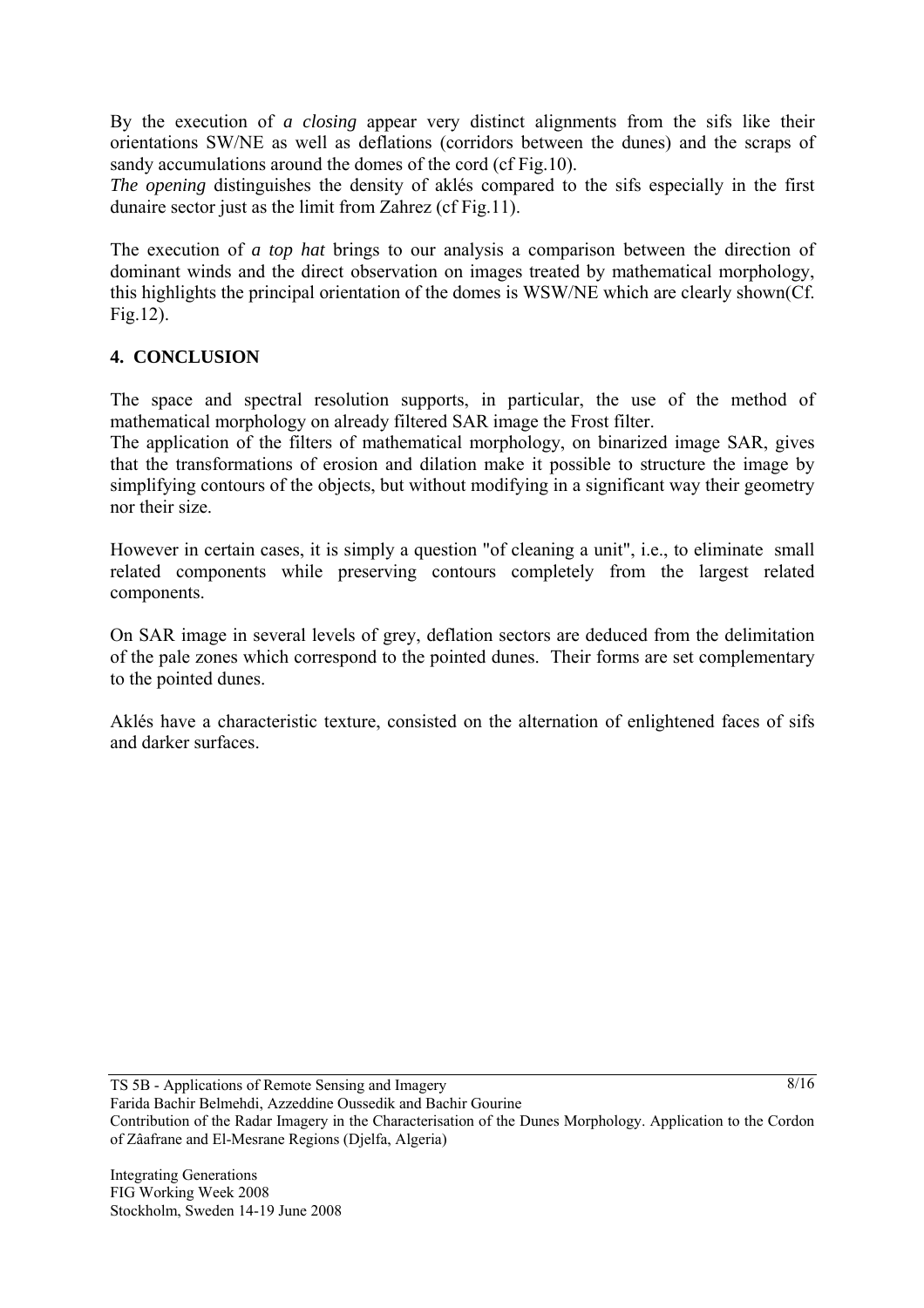## **REFERENCES**

**[1] M. POUGET,** (1980) : Les relations sol-végétation dans les steppes sud algéroises. O.R.S.T.O.M.-Paris-,555 p.

**[2] B. NEDJIMI ,** (1995) : Etude de l'évolution du sol et de la végétation après fixation des dunes dans la région d'El Mesrane. Mémoire d'ingénieur, institut national de formation supérieur en agronomie de Mostaganem.

**[3] M. MAINGUET et F. DUMAY,** (1983) : Pourquoi le réseau érosion doit-il faire une place a l'érosion éolienne?. Laboratoire de géomorphologie zonale (LGZ) 57.

**[4] J. SERRA,** (1982) : Image analysis and Mathemetical Morphology. Acadamic Press, Londres, 638p.

**[5] C. MERING et C. JACQUEMINET,** (1987) : An approach of quantitative description of sand hills shapes in the West African Sahel frome remote sensing imagery. I.C.S., Caen. Acte Steriologica, Ljubljana. **[6] J. DESACHY,** (1980) : Contribution à l'étude de la texture en télédétection ; l'université Paul-Sabatier de Toulouse (sciences) pour obtenir le grade de docteur de spécialité informatique.

**[7] H. KHATTELI,** (1981) : Contribution a l'étude de la dynamique des dunes dans les parcours du sud Tunisien satation de Rouag. Institut des régions aride, Médenie, tunisie.

**[8] Y.CALLOT, C. MERING et A. SIMONIN,** (1993) : Quantification and automated cartographiy of dune areas by remote sensing of panchromatic SPOT images using Mathematical Morphology methods URBAMA, dépatement de géographie, université de Tours.

**[9] B. SING,TZE,** (1979) : Pattern Recognition and image preprocessing. Departement of Electrical Engineering Northern Illinois University Dekalb, Illinois. Marcel Dekker,Inc. New York .Basel. Hong Kong.

**[10] Y. SMARA,** (1998): Contribution au système L.A.T.I.S. Evaluation de correspondance terrain-image classée et intégration d'images multisources optiques et radar S.A.R. (thèse doctorat d'Etat), Université des sciences de la technologie Houari Boumediene.

TS 5B - Applications of Remote Sensing and Imagery

Contribution of the Radar Imagery in the Characterisation of the Dunes Morphology. Application to the Cordon of Zâafrane and El-Mesrane Regions (Djelfa, Algeria)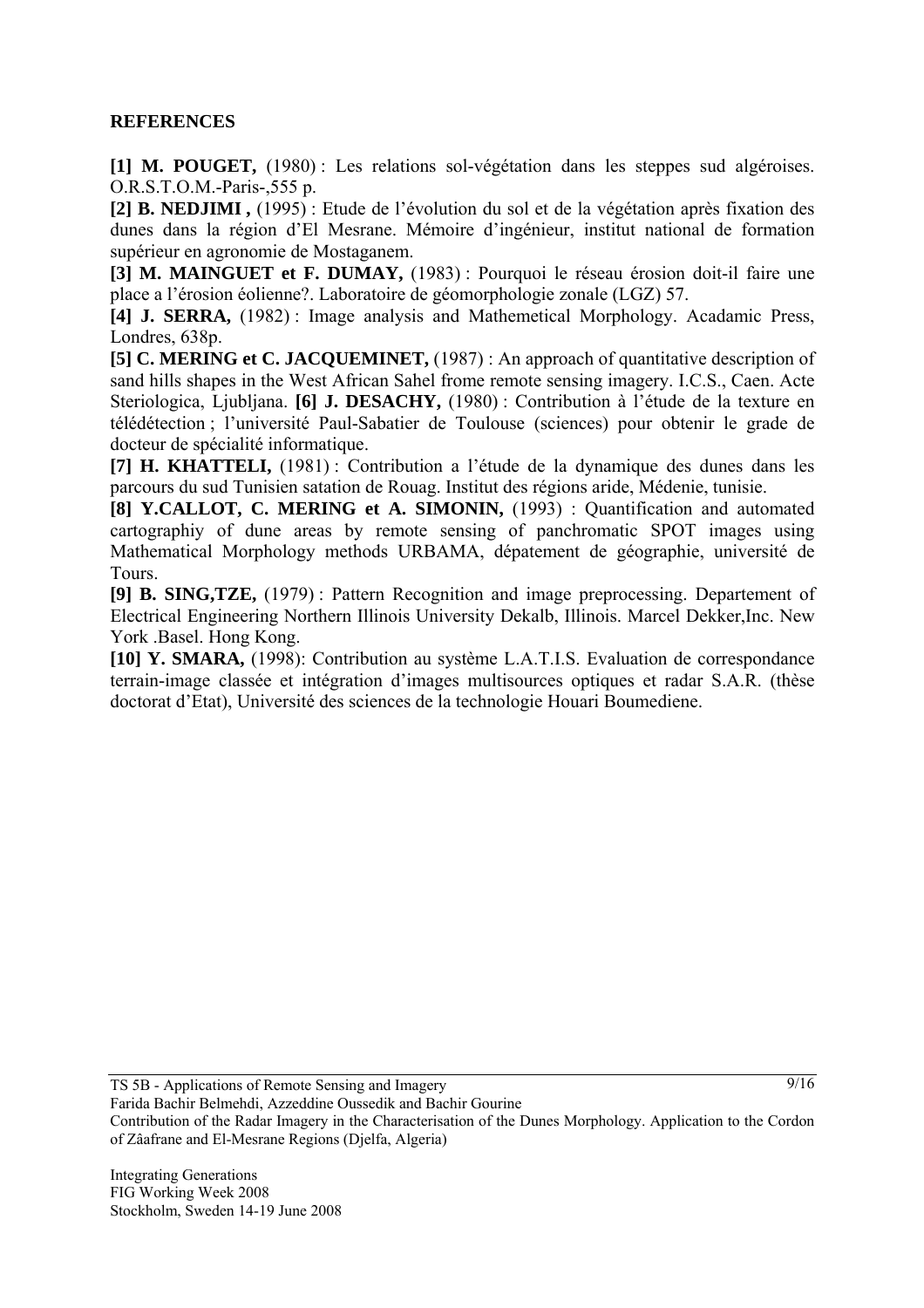

**Fig.1**: Sketch of localization of the zone of study.



**Fig. 2:**Application of the transformation top hat on image SAR.

TS 5B - Applications of Remote Sensing and Imagery Farida Bachir Belmehdi, Azzeddine Oussedik and Bachir Gourine Contribution of the Radar Imagery in the Characterisation of the Dunes Morphology. Application to the Cordon of Zâafrane and El-Mesrane Regions (Djelfa, Algeria)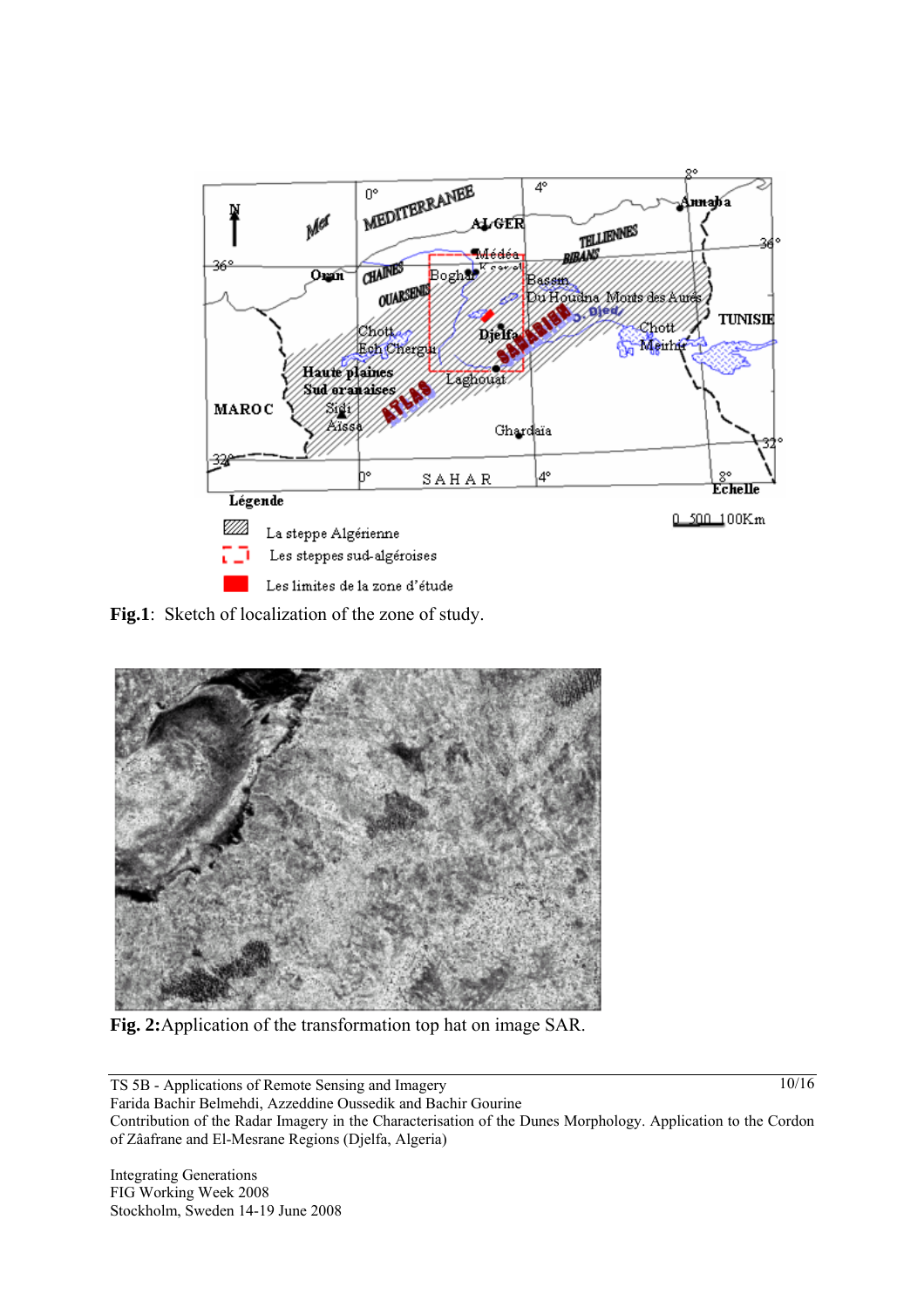

**Fig.3:**Application of the morphological parameter dilation on image SAR.



**Fig.4:**Application of the morphological parameter erosion on image SAR.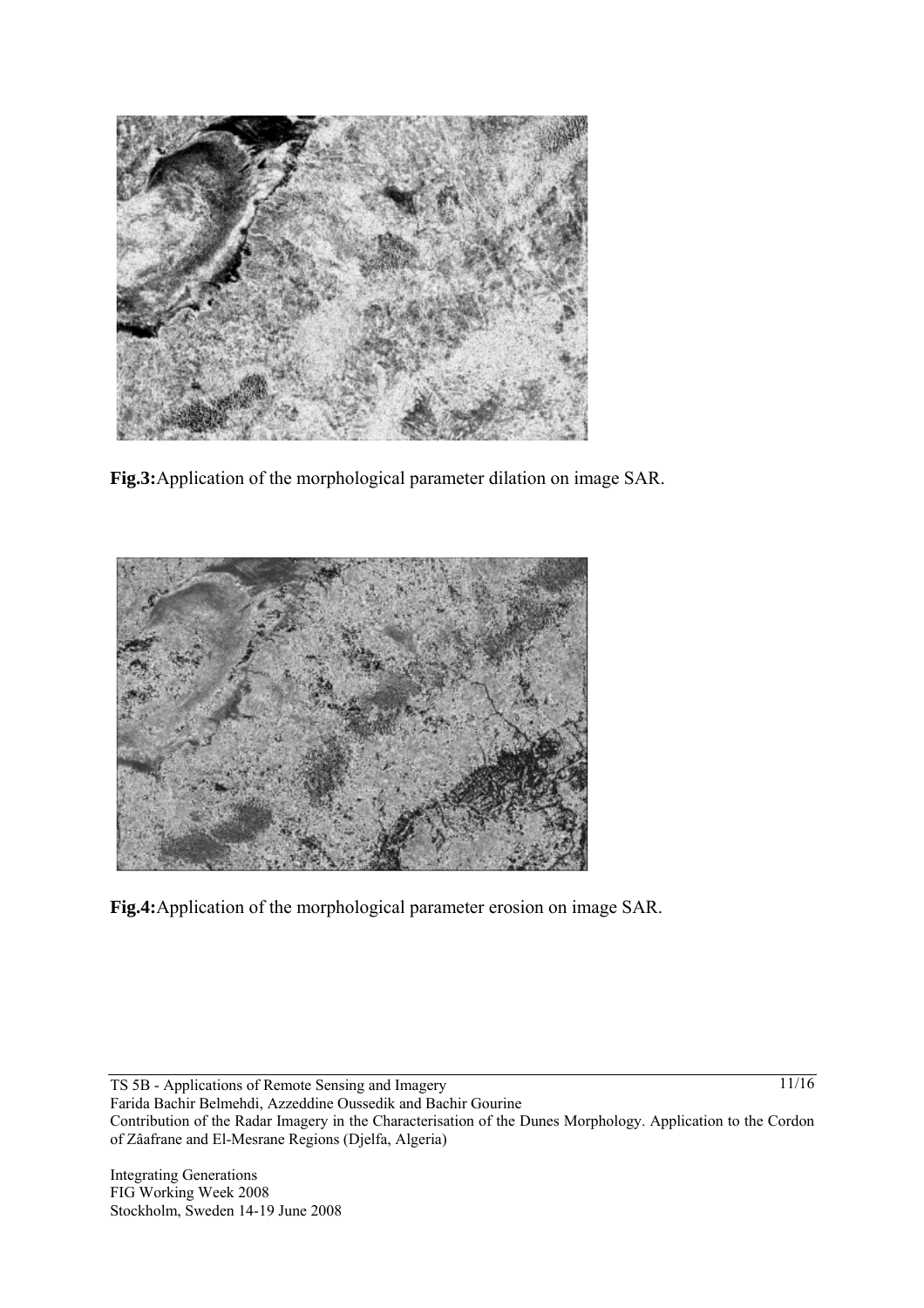

**Fig.5:**Application of the morphological parameter of the opening on image SAR.



**Fig.**6**:**Application of the morphological parameter of closing on image SAR.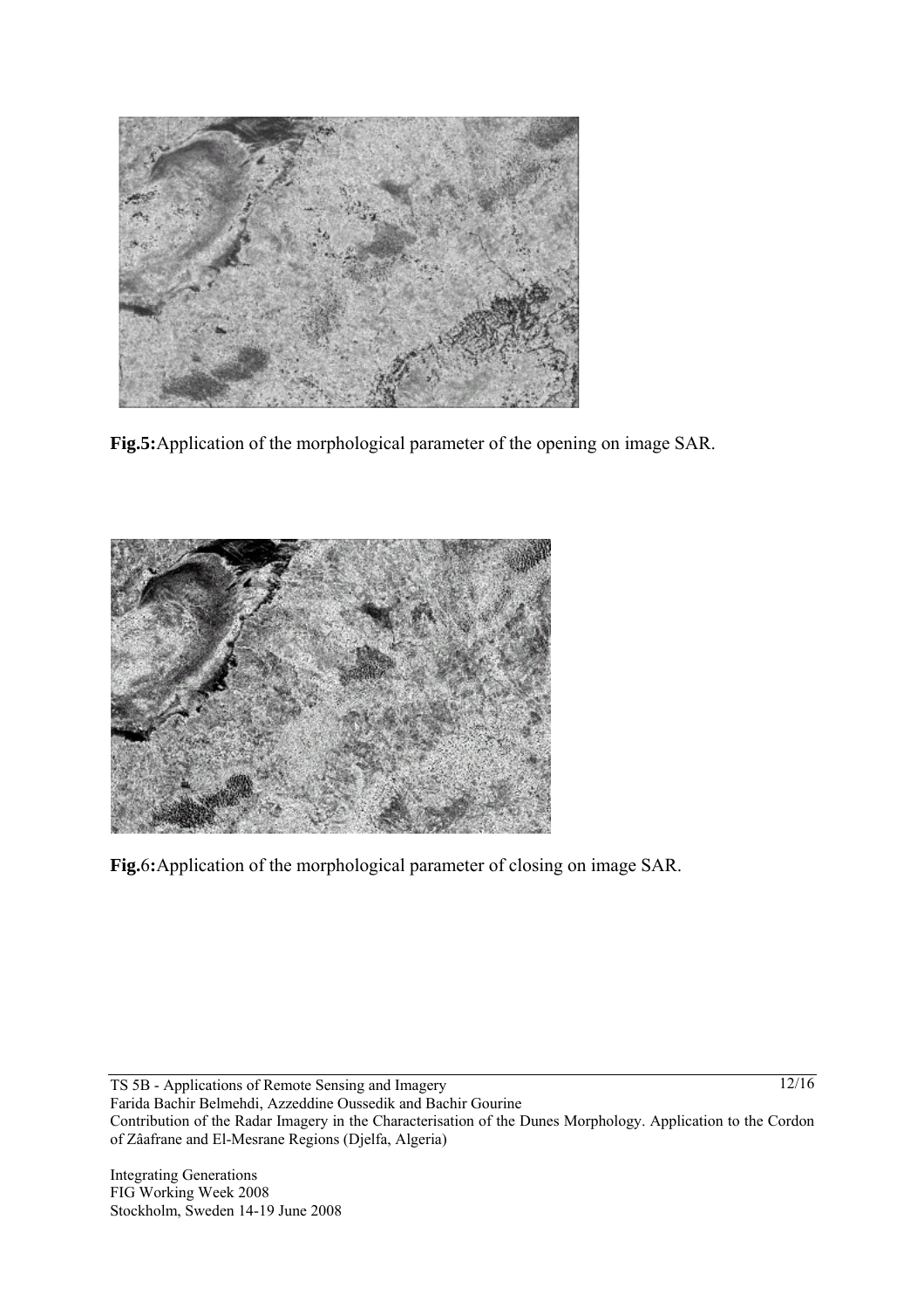

**Fig.7:**application of dilation on different the sector dunaires from the cord of Djelfa.



**Fig.8:**application of erosion on different the sector dunaires from the cord of Djelfa.

TS 5B - Applications of Remote Sensing and Imagery Farida Bachir Belmehdi, Azzeddine Oussedik and Bachir Gourine Contribution of the Radar Imagery in the Characterisation of the Dunes Morphology. Application to the Cordon of Zâafrane and El-Mesrane Regions (Djelfa, Algeria)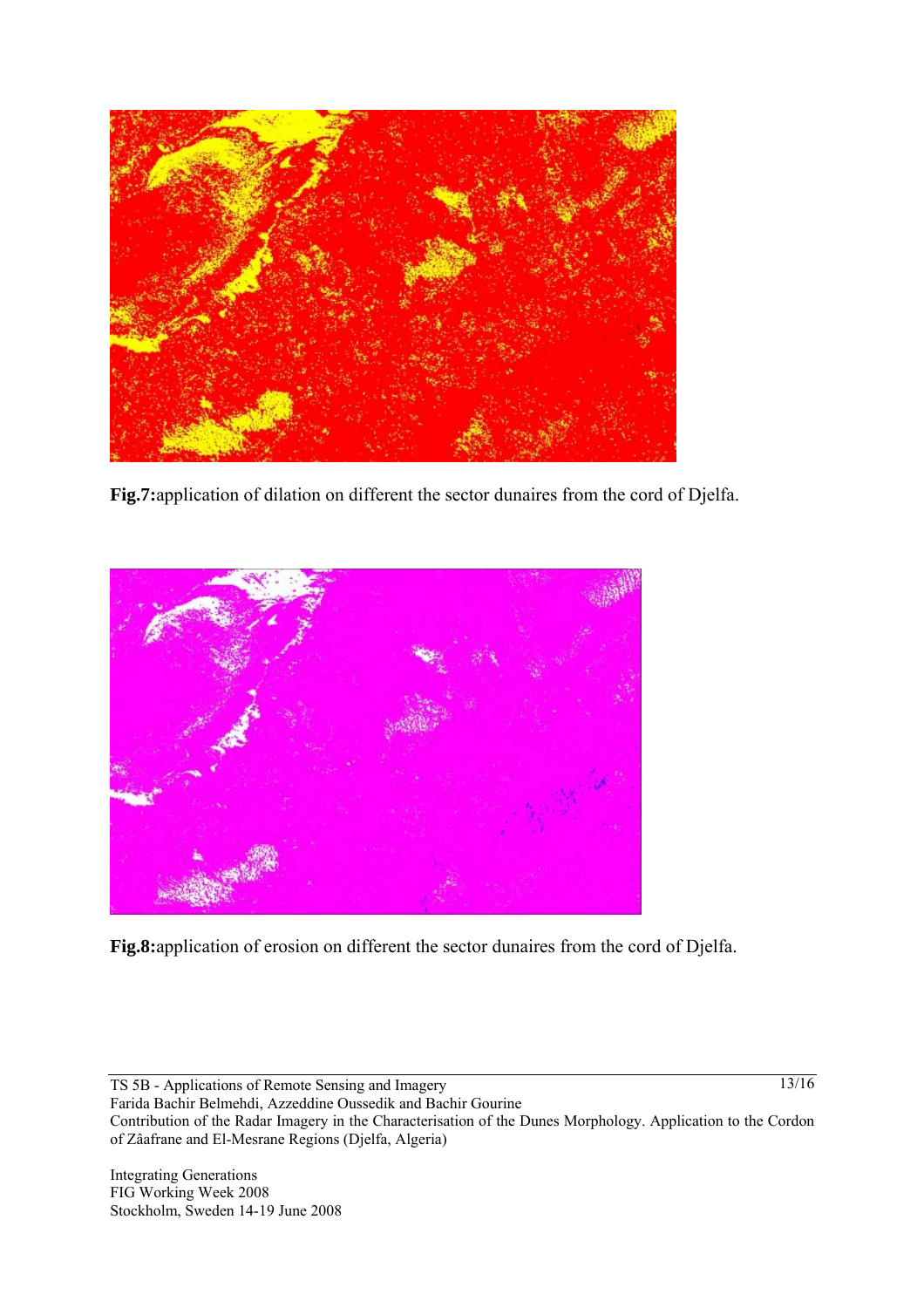

**Fig. 9:**application of closing on different the sector dunaires from the cord of Djelfa.



**Fig.**10**:**application of the opening on different the sector dunaires from the cord of Djelfa.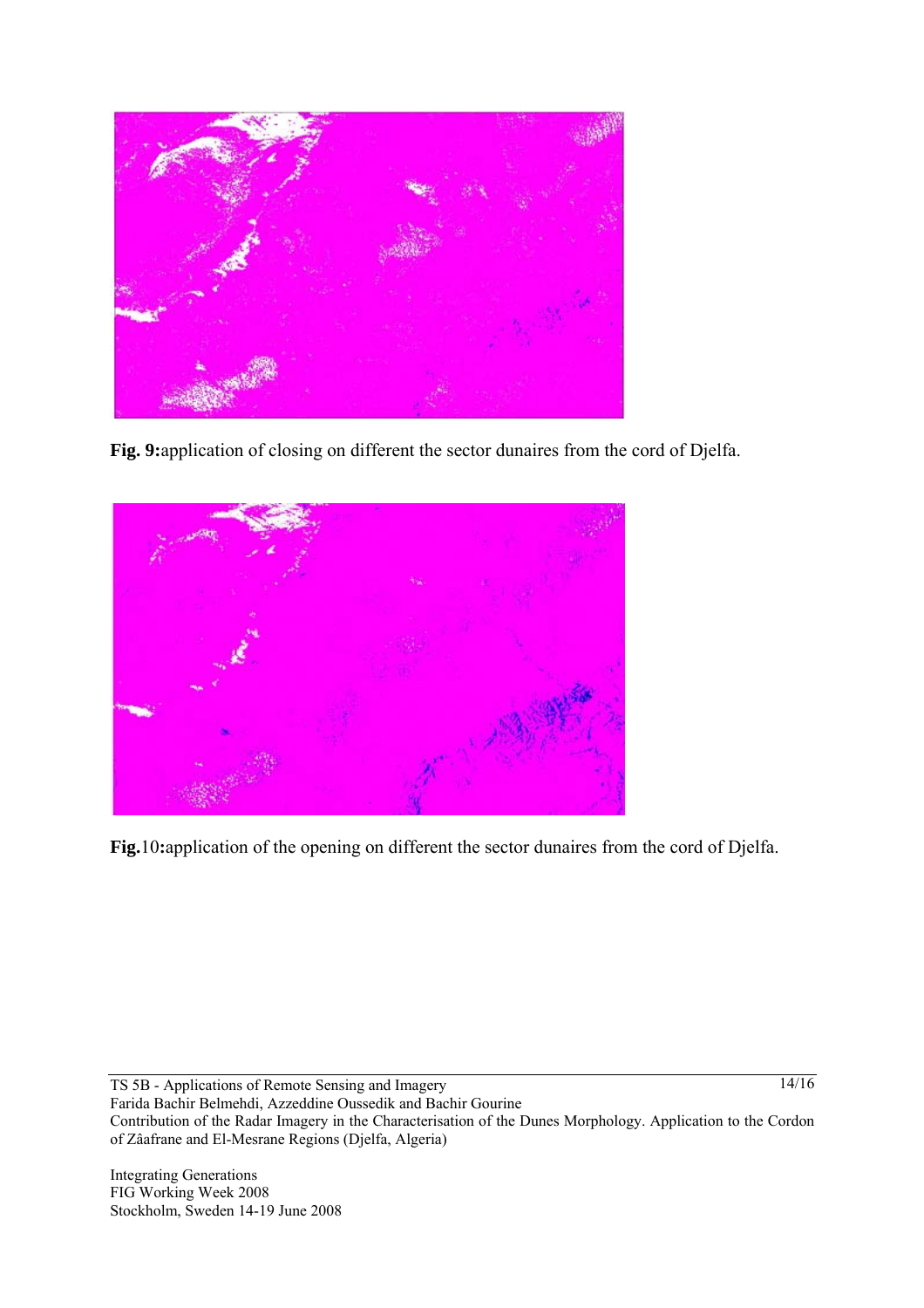

**Fig.**11**:**application of the filter top hat on different the sector dunaires from the cord of Djelfa.